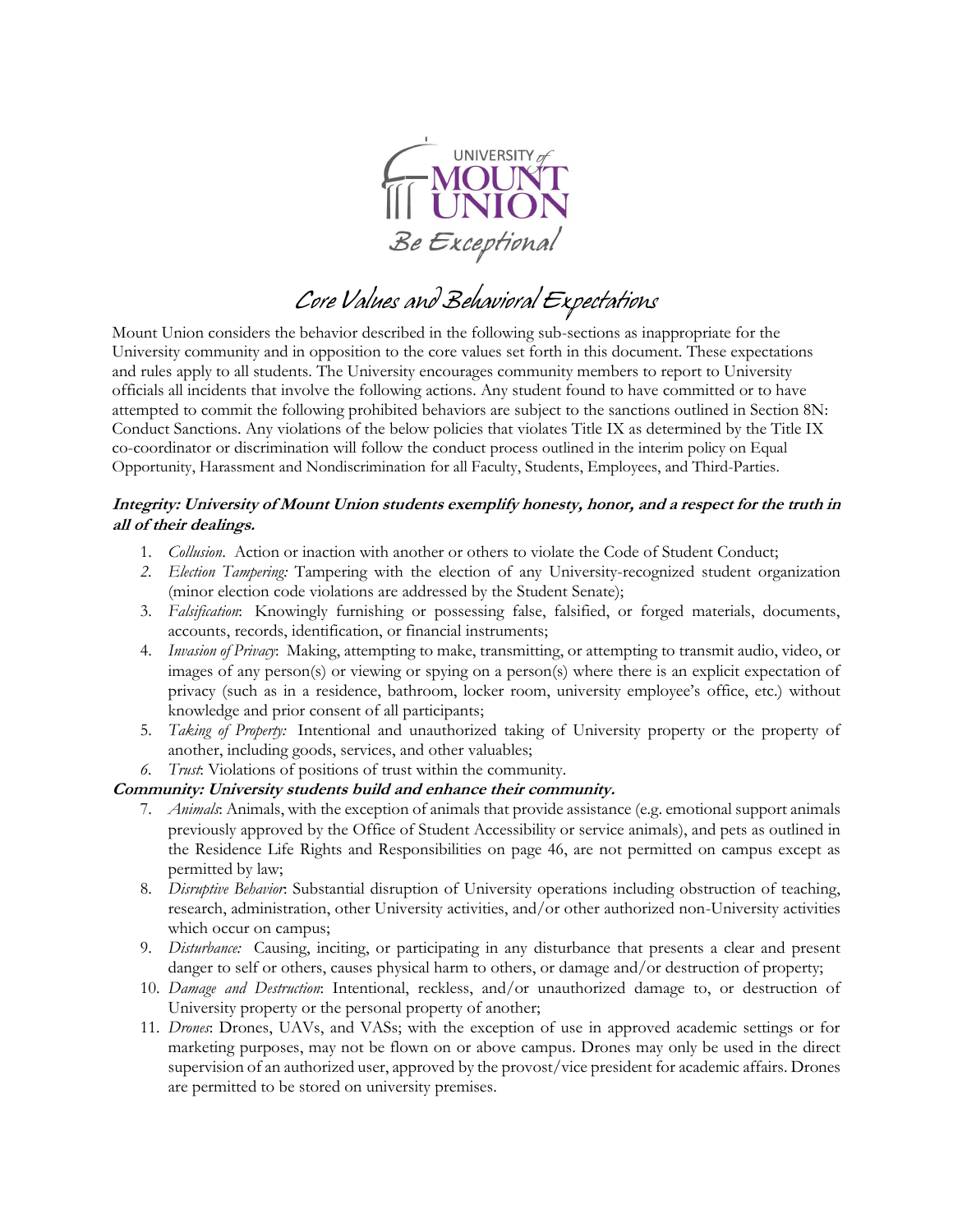- 12. *Environmental Disrespect*: Excessive noise, amplified sound, music, or any other mechanism that produces noise that disrupts other students. Hosting large open parties, littering, unearthing plants, disturbing the aesthetics of the University, and/or any behavior that causes damage to the University grounds or facilities;
- 13. *Fire Safety*: Violation of local, state, federal, or campus fire policies including, but not limited to:
	- Intentionally or recklessly causing a fire which damages University or personal property or which causes injury;
	- Failure to evacuate a University-controlled building or to not do so in a timely manner during a fire alarm;
	- Improper use of University fire safety equipment;
	- Tampering with or improperly engaging a fire alarm or fire detection/control equipment while on University property; or
	- Causing, making, or circulating a false report or warning of fire, explosion, or other crisis or emergency;
- 14. *Gambling*: Gambling as prohibited by the laws of the State of Ohio (Gambling may include raffles, lotteries, sports pools, and online betting activities. For more information, See Student Handbook, Community Standards);
- 15. *Ineligible Pledging or Association*: Pledging or associating with a student organization without having met eligibility requirements established by the University or acting as an organization or organization member when an organization has not been appropriately approved or has been removed from campus;
- 16. *IT and Acceptable Use*: Misuse or abuse of any computer, computer system, service, hardware, software, program, data, network, cable television network, or communication network as defined by the Technology Resources Acceptable Use Policy, found on page 97 of the Student Handbook;
- 17. *Tobacco*: Smoking or tobacco use in any area of campus, including the use of smokeless tobacco, vaporizers and e-cigarettes. For more information, See Student Handbook, "Community Standards");
- 18. *Trademark:* Unauthorized use (including misuse) of University or organizational names and images;
- 19. *Unauthorized Entry*: Misuse of access privileges to University premises or property of any person or business or unauthorized entry to or use of buildings, including trespassing, propping, or unauthorized use of locked or alarmed doors for entry into or exit from a University building;
- 20. *Weapons*: University of Mount Union prohibits the possession, use, or storage of weapons or dangerous materials of any type or description anywhere on University of Mount Union property. This includes, but is not limited to: firearms, compressed-air guns, pellet guns, BB guns, illegal knives, swords, explosive devices, fireworks, ammunition, tasers, stun guns, brass (or other metal) knuckles, replica weapons, toy (including Nerf and water guns) weapons, or any other dangerous "ordnance" as defined by Ohio law. While state legislation authorizes county sheriffs to issue licenses to carry concealed handguns, these firearms are still prohibited on University property. Exceptions to this policy for educational purposes (e.g. theater productions) must be granted by the vice president for student affairs/dean of students.
- 21. *Wheeled Devices*: Use of skateboards, roller blades, roller skates, bicycles, scooters, and similar wheeled devices are not permitted inside University buildings, residence halls, or on tennis courts. Skateboards and other wheeled items may not be ridden on railings, curbs, benches, or any such fixtures that may be damaged by these activities. Additionally, hoverboards, self-balancing scooters, battery powered two-wheeled scooters, and other similar devices may not be used, possessed, charged, or stored on campus grounds or any campus building;

**Social Justice: Students recognize that respecting the dignity of every person is essential for creating and sustaining a flourishing university community. They understand and appreciate how their decisions and actions impact others and are just and equitable in their treatment of all members of the community. They act to discourage and challenge those whose actions may be harmful to and/or diminish the worth of others.**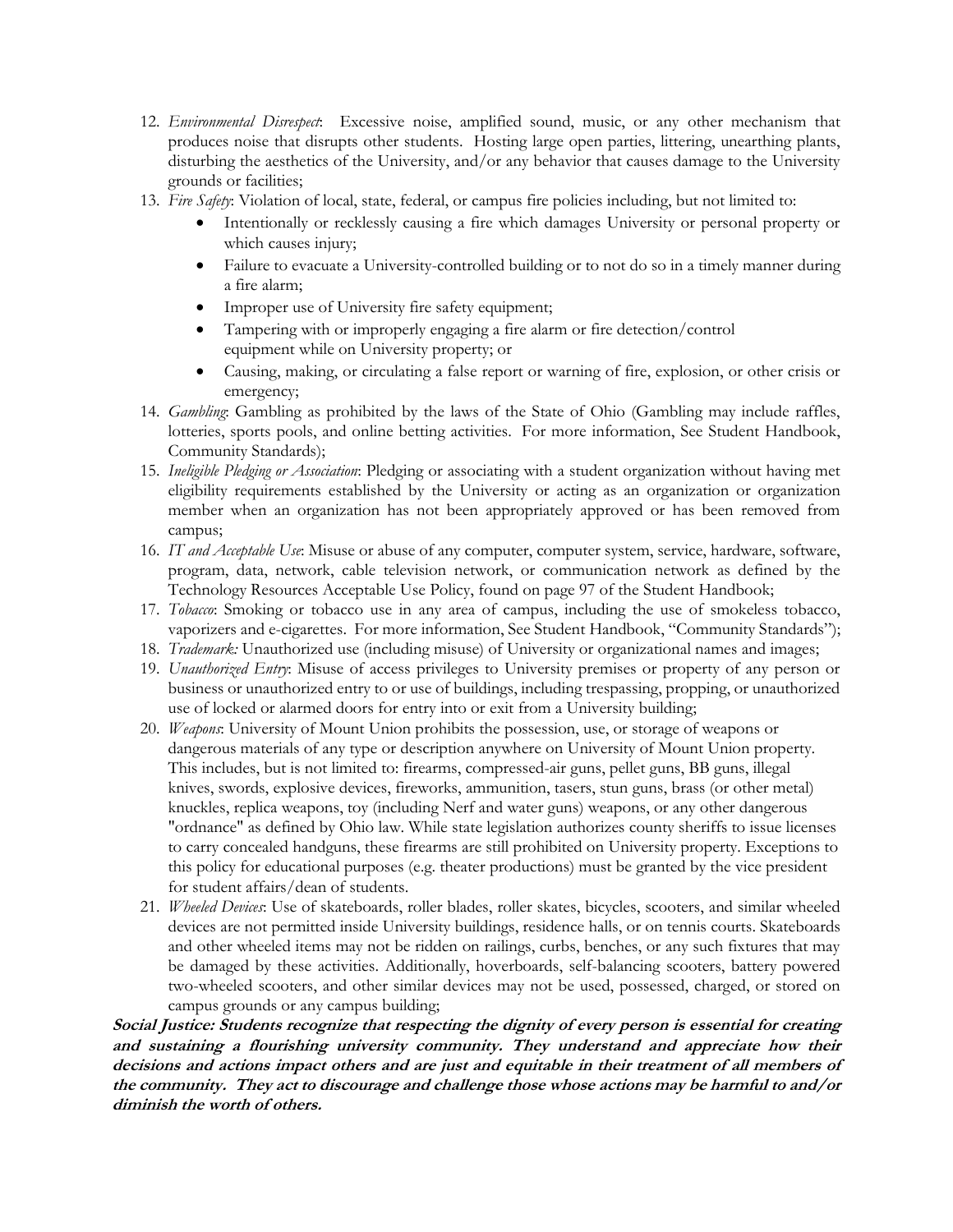- 22. *Abuse of Conduct Process*: Abuse or interference with, or failure to comply in, University processes including conduct and academic dishonesty hearings including, but not limited to:
	- Falsification, distortion, or misrepresentation of information;
	- Failure to provide, destroying, or concealing information during an investigation of an alleged policy violation;
	- Attempting to discourage an individual's proper participation in, or use of, the campus conduct system;
	- Harassment (verbal or physical) and/or intimidation of a member of a campus conduct body prior to, during, and/or following a campus conduct proceeding;
	- Failure to comply with the sanction(s) imposed by the campus conduct system; or
	- Influencing, or attempting to influence, another person to commit an abuse of the campus conduct system;
- 23. *Complicity*:
	- Complicity with or failure of any student to appropriately address known or obvious violations of the Code of Student Conduct or law; or
	- Complicity with or failure of any organized group to appropriately address known or obvious violations of the Code of Student Conduct or law by its members;
- 24. *Discrimination*: Any act or failure to act that is based upon an individual or group's actual or perceived status (sex, gender, gender expression, race, color, age, creed, national or ethnic origin, physical or mental disability, veteran status, pregnancy status, religion, sexual orientation, or other protected status) that is sufficiently severe that it limits or denies the ability to participate in or benefit from the University's educational program or activities;
- 25. *Harassment*: Any unwelcome conduct based on actual or perceived status including: sex, gender, gender expression, race, color, age, creed, national or ethnic origin, physical or mental disability, veteran status, pregnancy status, religion, sexual orientation, or other protected status. Any unwelcome conduct should be reported to campus officials, who will act to remedy and resolve reported incidents on behalf of the individual and community.
	- *Hostile Environment*. Sanctions can and will be imposed for the creation of a hostile environment only when harassment is sufficiently severe, pervasive (or persistent) and objectively offensive that it unreasonably interferes with, limits, or denies the ability to participate in or benefit from the University's educational or employment program or activities;
- *26. Retaliatory Discrimination or Harassment*: Any intentional, adverse action taken by a responding individual or allied third party, absent legitimate nondiscriminatory purposes, against complainant, a staff member, a participant, or supporter of a participant in a grievance proceeding, a conduct proceeding, or other protected hearing or process;

#### **Respect: University of Mount Union students show positive regard for each other and for the community.**

- 27. *Bullying and Cyberbullying*: Repeated and/or severe aggressive behaviors that intimidate or intentionally harm or control another person physically or emotionally, and are not protected by freedom of expression;
- 28. *Harm to Persons*: Intentionally or recklessly causing mental or physical harm or endangering the health or safety of any person;
- 29. *Hazing*: An act that endangers the mental or physical health or safety of a student, or that destroys or removes public or private property, for the purpose of initiation, admission into, affiliation with, or as a condition for continued membership in a group or organization. Participation or cooperation by the person(s) being hazed does not excuse the violation. Failing to intervene to prevent and/or failing to discourage and/or failing to report those acts may also violate this policy. (See Community Standards page 211 for further information);
- 30. *Intimate Partner Violence*: Violence or abuse by a person in an intimate relationship with another;